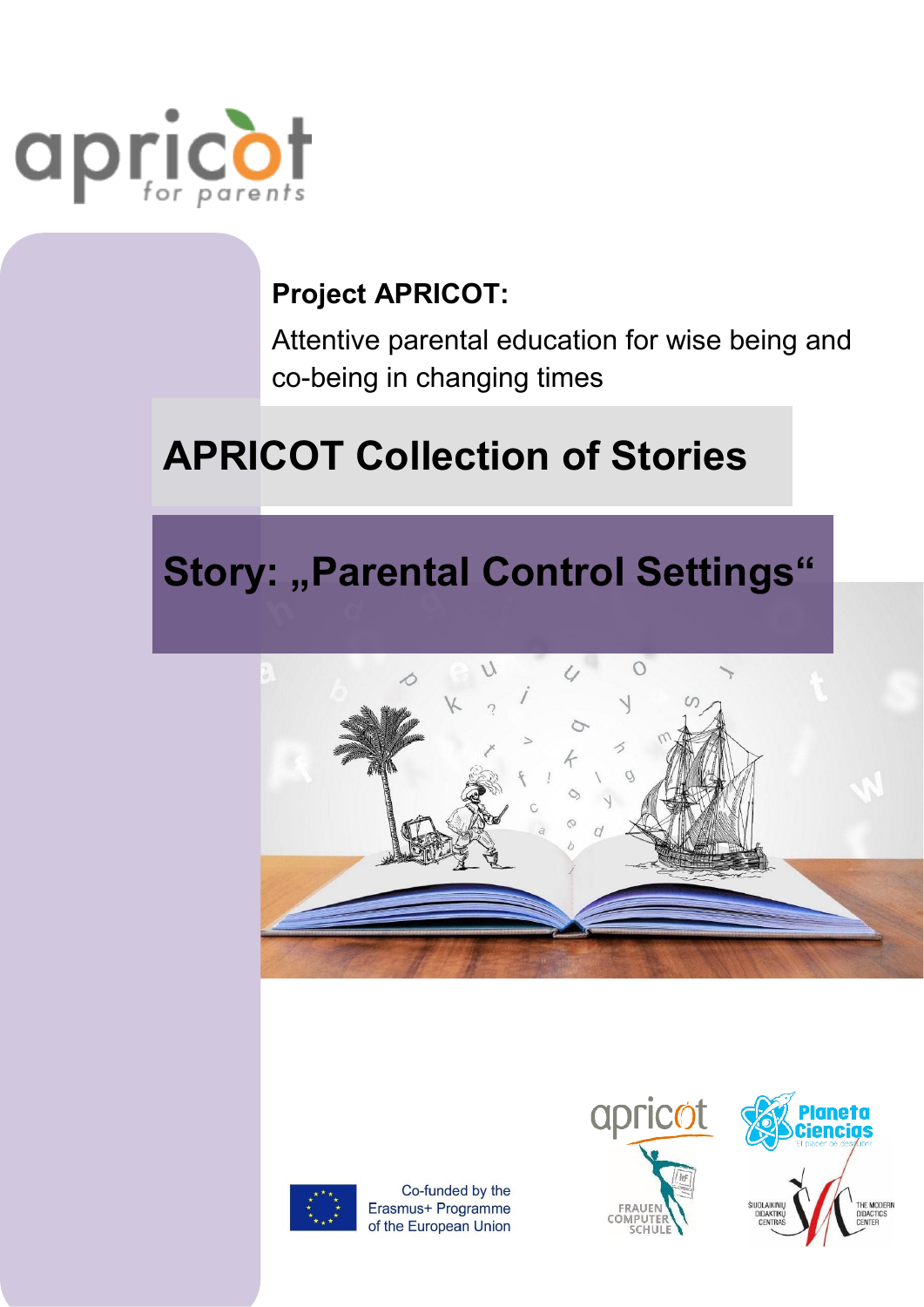

The European Commission's support for the production of this work does not constitute an endorsement of the contents, which reflect the views only of the authors, and the Commission cannot be held responsible for any use which may be made of the information contained therein.

This intellectual output has been conceived and developed by the Strategic Partnership in APRICOT project under the coordination and responsibility of Šiuolaikinių didaktikų centras/ Modern Didactics Centre (LT).

**Prepared by**: Apricot Training Management Limited (UK)



This work is licensed under the Creative Commons Attribution-ShareAlike 4.0 International License. To view a copy of this license, visit [http://creativecommons.org/licenses/by](http://creativecommons.org/licenses/by-sa/4.0/)-sa/4.0/ or send a letter to Creative Commons, PO Box 1866, Mountain View, CA 94042, USA.

**Month/ Year:** December 2021









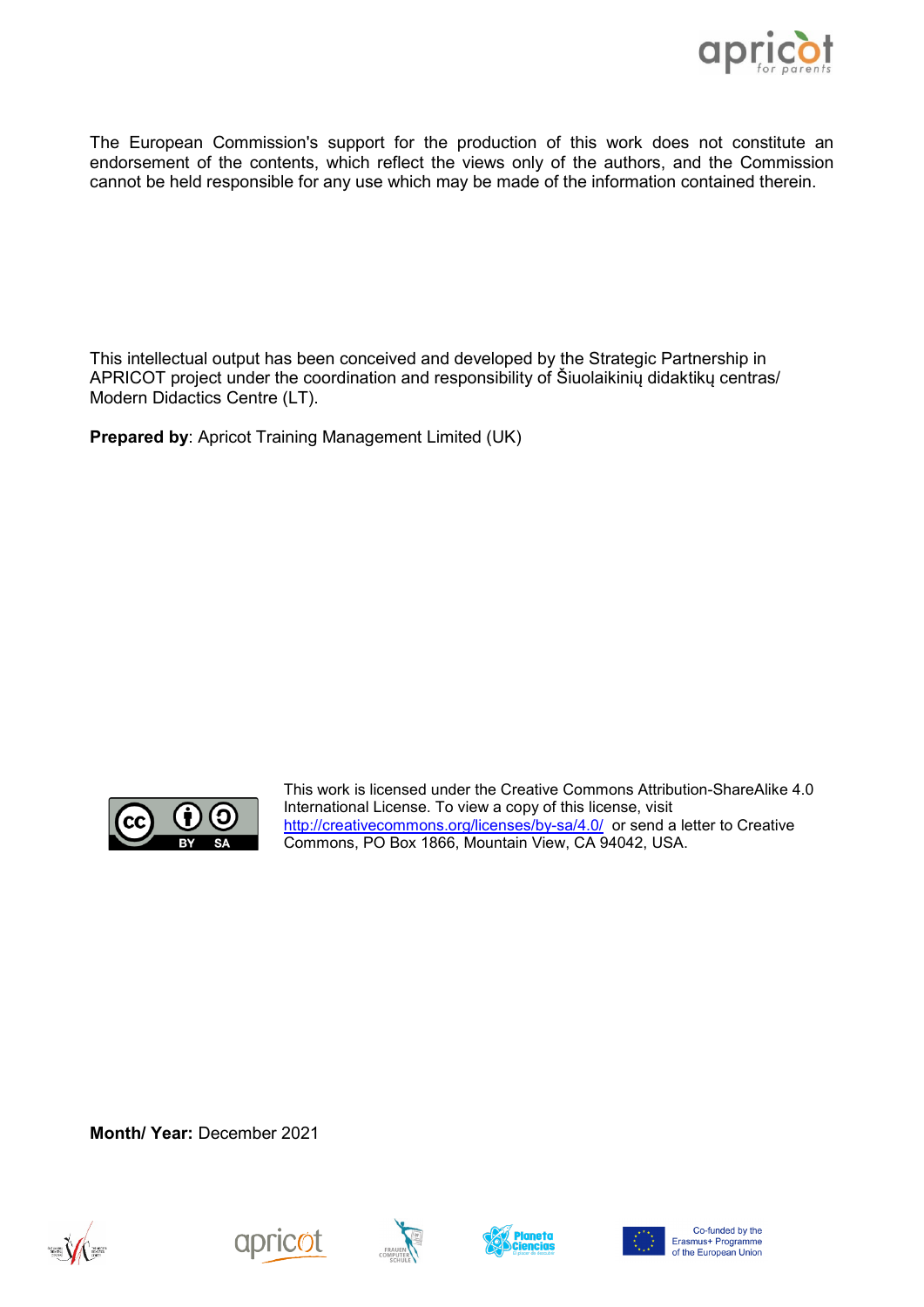

### **Parental Control Settings**

**Themes:** Parental Controls, Screen Time, The importance of parent-child conversations

#### **Q: What devices do your children use and in what way?**

**A**: My son (13) uses his laptop a lot for schoolwork and his phone to chat to school friends. My daughter (9) loves to watch YouTube videos. They both use the iPad.

#### **Q: Do you know about parental control settings and do you use them?**

**A:** I am aware that there are things you can use on the kids devices and we have tried some of them out. I must admit we are not very good at it, at the moment we are relying on the fact that we are mostly in the room with them. I do need to have a closer look at what the settings are. We tried something that would limit their screen time – and we set it so they couldn't use them after a certain time in the evening, or before school – but we didn't get on with it well.

#### **Q: What is your experience of using the parental control settings?**

**A:** Our biggest issue at the moment is trying to allow the kids to use their devices more independently whilst keeping an eye on how much time they spend on them and what they are looking at. The problem we have is when we use controls to limit the amount of time they spend on something or what they can access, if it is a shared device, it means that we have to change the settings depending on who uses them, it's not impossible but it can feel really complicated and we often don't bother and just try to keep an eye on what they are doing and how long for ourselves, but it's not ideal. They do often end up spending more time on their devices than I want them to, but it can be hard to figure out how to use the parental controls in the best way and in a way that works for everyone. We tried to have certain times of the day when they are not allowed on screens, but that changes too depending on how much homework they have or just what kind of day we are having!

 Nothing that we do is full proof in terms of setting controls – they either limit us in a way that can be really inconvenient – when the whole family uses one device – or they let too much through. We really need to take a closer look at the settings on things like You Tube and Google. At the moment we don't have any settings on them so our kids could actually be exposed to something we didn't want them to be. We just try to make sure we are with them, we don't always manage it. To be honest, I don't really know what settings there are for You Tube or Google, and I don't really know where to start with it all….trying to make them useable for things like homework or fun things, but not let explicit stuff through or stuff we don't want them to see.

#### **Q Have you used any online tools aimed specifically at children and young people?**

**A:** We tried Google Safe Search because the school use it but it's no good, the kids don't like it because it's not as slick as Google, and I don't like it because there are actually loads of adverts on it – OK, you know that the search results will be safe, but I don't like the way my child is targeted with adverts that you have to scroll through to get to your search results….and once you have been used to using normal Google, then it can feel quite poor in comparison. We found the same thing with the special You Tube for kids, they didn't like it, and we ended up not using it and going back to the normal version.

#### **Q: Are there other things you do to keep your children safe online?**

**A:** The thing is, it's horrible to think about, but I know that my children are going to see something nasty online at some point. There is going to be a time when they see explicit content, because nothing we can do seems full proof and we can't always be in control when they are not under our roof. I think we need to be ahead of the game, it has to be











Co-funded by the Erasmus+ Programme<br>of the European Union